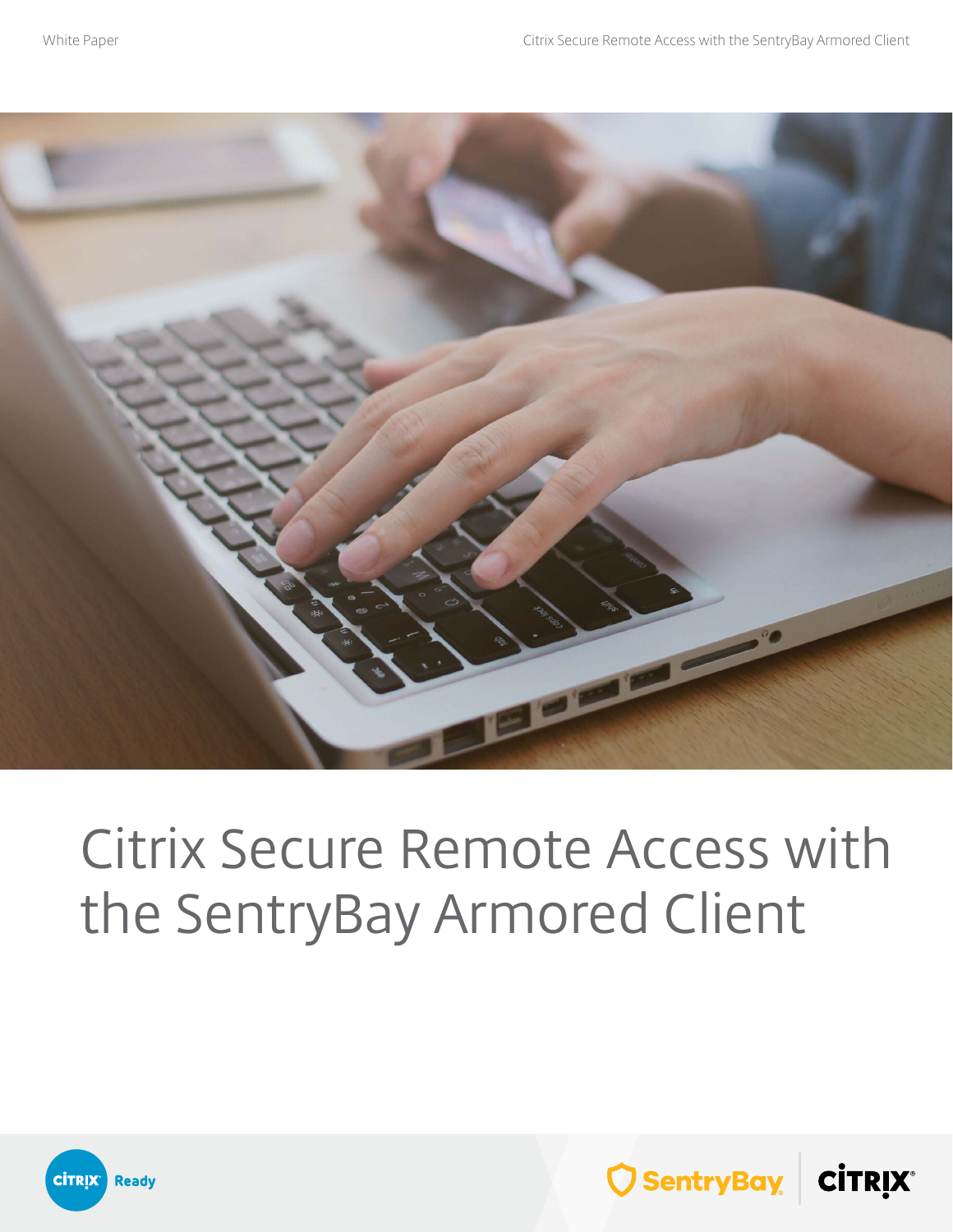App virtualization has become central to IT strategy across every vertical, enabling the mobility, flexibility and efficiency needed to succeed in today's competitive markets. In fact, 96 percent of the Fortune 500 trusts Citrix to deliver apps wherever people choose to work, on whatever device they use.

### **CİTRIX® NetScaler**

Citrix NetScaler is deployed in thousands of networks around the globe to optimize, secure and control the delivery of all enterprise and cloud services, and to maximize the end user experience across all device types.

XenDesktop provides remote PC access to instantly deliver desktop virtualization benefits without the need to migrate desktops to the data center. Users get a secure, high-definition, direct connection to their office PC.

With remote workers and BYOD becoming more prevalent, Companies are searching for a means of enabling acceptable levels of security for employees that use their own unmanaged devices — also a growing trend, and one that offers significant cost-cutting opportunities for companies.

This paper discusses SentryBay's Armored Client solution for Citrix, which complements Citrix secure desktop environment, by enhancing privacy and security for both remote and unmanaged machines. Also described is the effectiveness of teaming SentryBay's solution with Citrix desktops and applications in providing a remote access security solution for enterprises worldwide.

#### **Business Challenge Summary**

The growing remote workforce has created some serious security challenges for companies large and small.

### **CİTRIX®** XenDesktop

For thousands of companies worldwide, the purpose of a remote connection is to securely enable access to Company resources through remote-ready solution, such as Citrix XenDesktop. In most remote-work scenarios, the unmanaged endpoint used for remote access is typically a staff member's personal PC or laptop, which the company neither owns nor manages. As a result, the company retains no control as to the de facto security posture or state prior to the employee login and access to the company resources remotely.

This is a scenario that exposes companies' proprietary data and systems to substantial risk, and is duplicated millions of times on a daily basis as remote workers login to perform their jobs.

If the endpoint — the employee's device over which the company exercises no control — is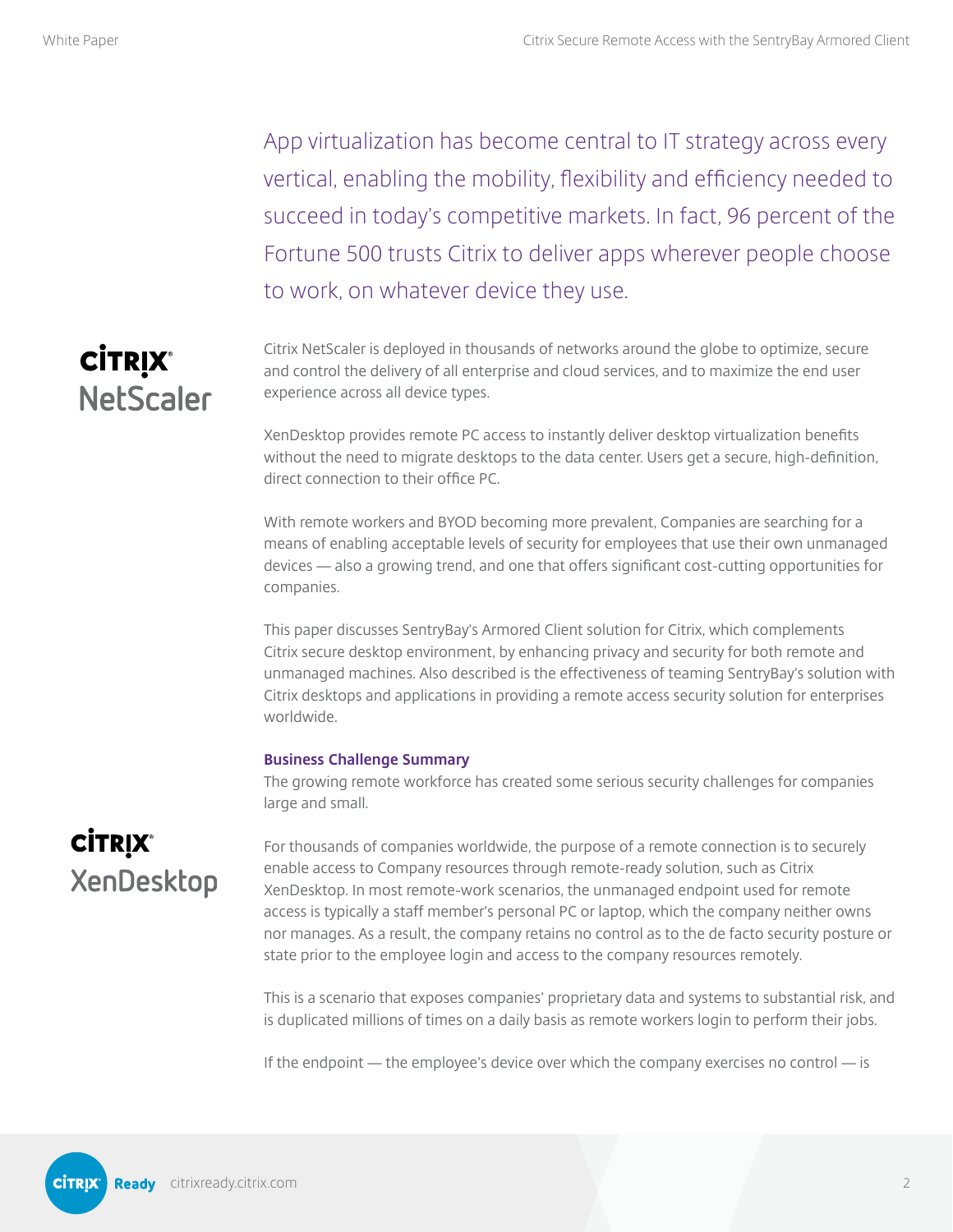compromised in any way by threats such as hackers or malware, there is a real risk that data or systems access will be exposed. In today's heightened security threat landscape, there are three threats in particular that have already proven fearsomely effective in exposing companies' data or systems to bad actors:

- 1. **Keylogging:** Keyloggers covertly record every keystroke. Keylogging can result in a treasure trove of data for cybercriminals, including passwords, credit card numbers, bank PIN codes and much more.
- 2. **Screen Scraping:** This activity can deliver every scrap of data displayed on employees' screens directly into the hands of cybercriminals. Virtual desktop users may be particularly vulnerable to screen scraping attacks.
- 3. **Browser-Based Attacks:** Workers browsing the internet expose themselves and their employers to a host of additional threats that target the browser software as a gateway.

It is important to note that keylogging, screen scraping and browser vulnerabilities are significant security weaknesses that cannot be ignored even if Citrix environments are implemented in accordance with best-practice standards.

Nevertheless, in many industries and regions, compliance auditors demand that organizations properly audit non-corporate machines before allowing access to company resources remotely.

The SentryBay Armored Client provides a full range of protection for companies relying upon Citrix to enable and streamline their remote access needs. SentryBay Armored Client is a solution that protects against zero-day attacks, while also providing independent audit and reporting capabilities on a customer portal.

#### **Top Features to Consider in a Remote Access specific Security Solution**

Citrix security solutions give employees and third parties secure access to sensitive business information whether they're at headquarters, a branch office, or offshore locations, and during mergers and acquisitions.

There are a number of features to consider when searching for a Remote Access specific security solution. The following, in particular, should be considered must-have features for any remote access solution undergoing evaluation for deployment in any organization:

1. **Provides Secure Desktop Environment:** The solution must secure the desktop execution environment that is used for remote access, regardless of the security state of the endpoint through which the user accesses the environment.

## **CİTRIX® Receiver**

2. **Provides Compatible & Secure Brower:** The solution must eliminate any potential browser compatibility issues with the browser used to log in to Citrix NetScaler Gateway. It is also essential that the solution protect the integrity of the login process by guarding against threats such as keylogging, screen scraping, man-in-browser, and other malicious attacks.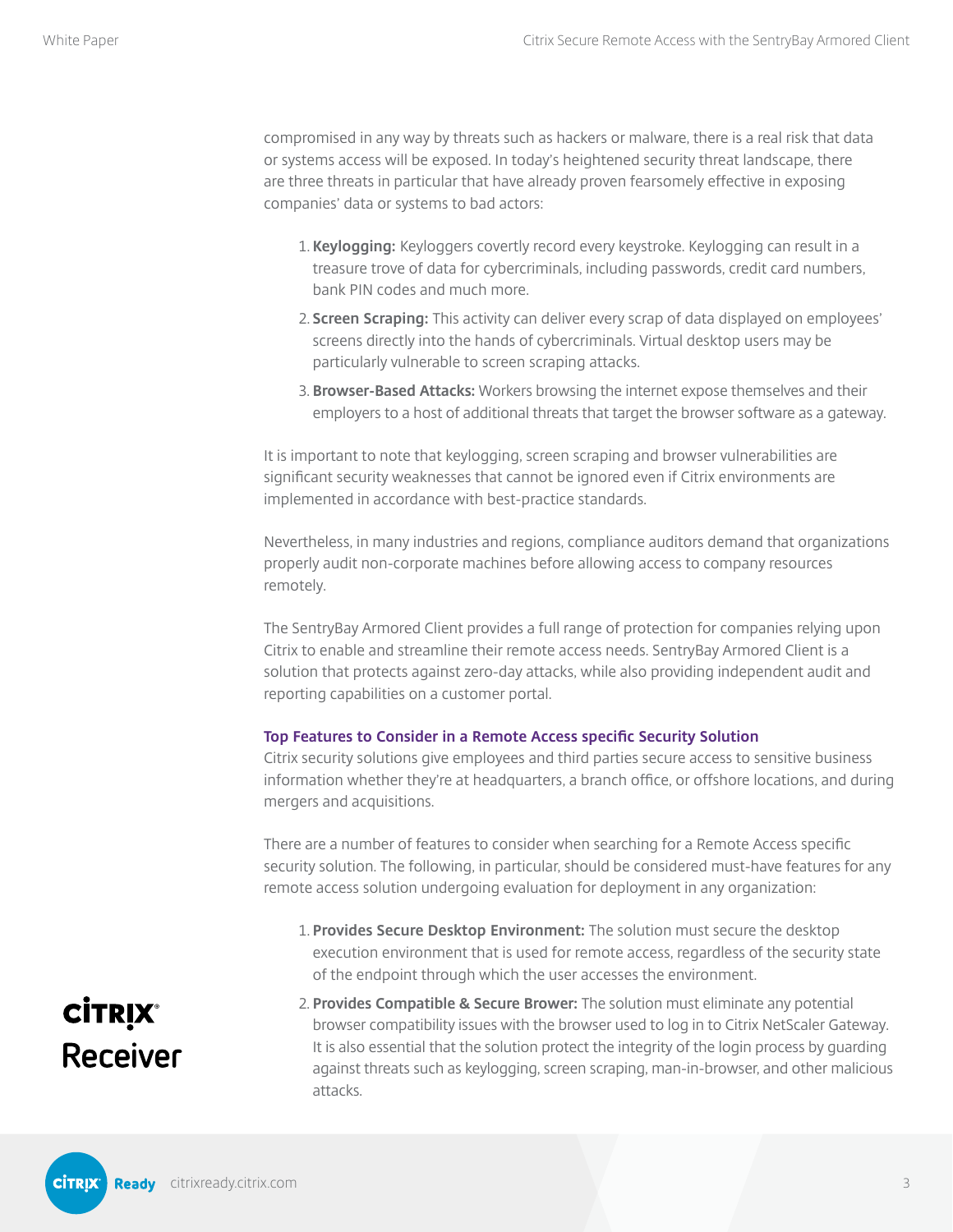

### **CİTRIX®** NetScaler Gateway

- 3. **Solves Key Support Issues:** In most organizations, quite an amalgam of different browser and receiver versions are likely to be used on unmanaged endpoints. The chosen security solution should eliminate the complex support issues that typically arise as a result.
- 4. **Updates:** Necessary updates should be provided automatically, and the update process should be seamless and transparent for users.
- 5. **Deploys Consistent Receiver Version:** The solution should assure that the current Citrix receiver version is deployed upon installation, and always maintained on the client. If a non-current receiver version is detected, the solution should automatically download and install the current version.
- 6. **Enables Easy Switching:** Users should be able to switch to normal, device-based applications at any time, enabling switching between virtual and local desktops without terminating established connections with Citrix applications.
- 7. **Provides Secure Customer Portal:** The solution should provide a secure portal for the execution of tasks such as client registration and license management, and should also enhance security by providing comprehensive audit data.

The SentryBay Armored Client is shown to effectively deliver on all these features.

#### **Citrix Ready Secure Remote Access Program Overview**

Citrix solutions deliver a complete portfolio of products supporting secure access of apps and data anytime, at any place, on any device and on any network. These include:

1. XenApp and XenDesktop to manage apps and desktops centrally inside the data center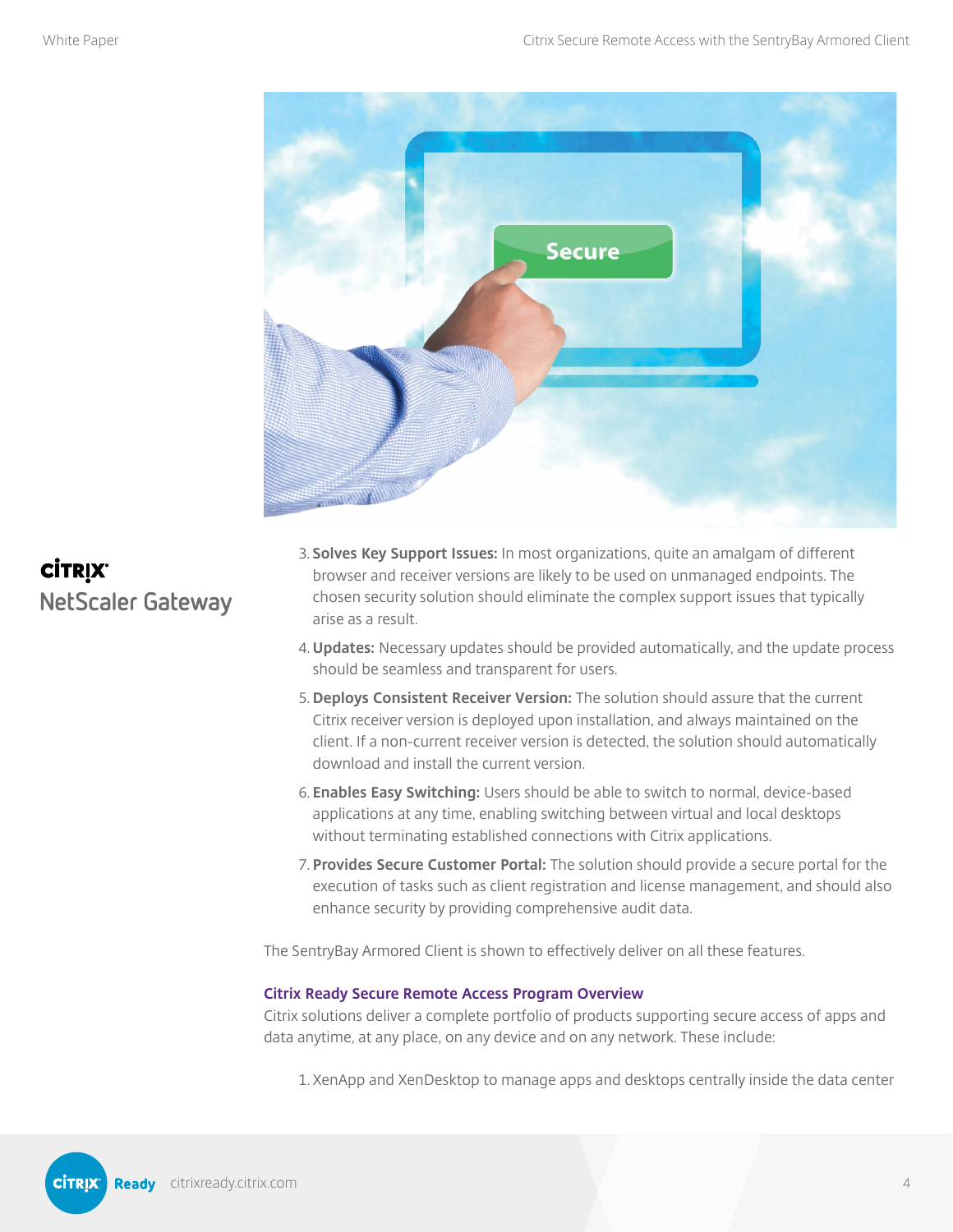# **CİTRIX® XenApp**

**CİTRIX®** 

**XenMobile** 

- 2. XenMobile to secure mobile applications and devices while providing a great user experience
- 3. ShareFile to provide controlled and audited data access, storage and sharing, both onpremise and in the cloud
- 4. NetScaler to contextualize and control connectivity with end-to-end system and user visibility

Citrix solutions also integrate with third-party security products to provide advanced levels of system management and identity, along with endpoint and network protection. The Citrix Ready Secure Remote Access program was launched to identify and showcase partner products that are proven to smoothly integrate with Citrix products, and that work to enhance Secure Remote Access by adding extra layers of security. The Citrix Ready Secure Remote Access program serves as an aid to IT executives in quickly and easily finding and sourcing solutions for their Secure Remote Access needs, helping to secure organizations' corporate networks from theft of data, DDoS and other security attacks.

Citrix advises that organizations can best defend against security attacks that might occur through Remote Access by following five best practices — pillars of focus that support enterprise security:

1. **Identity and Access:** Administrators must be able to identify users requesting access to a system and limit the degree of access granted. In comparison to simple password-



based systems, two-factor authentication offers a vast improvement in the ability to properly identify requests for access. The degree of access granted to each individual user should be based on context. The principle of least privilege helps to ensure that users are granted rights that are limited only to those required in the performance of their jobs.

2. **Network Security:** The growing demand for remote access complicates the process of securing a network. Yet the integrity of network security must be maintained while supporting remote access for mobile and third-party users. Network and host segmentation can be useful in shrinking surfaces that are vulnerable to attack. And implementing a multi-layer approach helps to boost network security while ensuring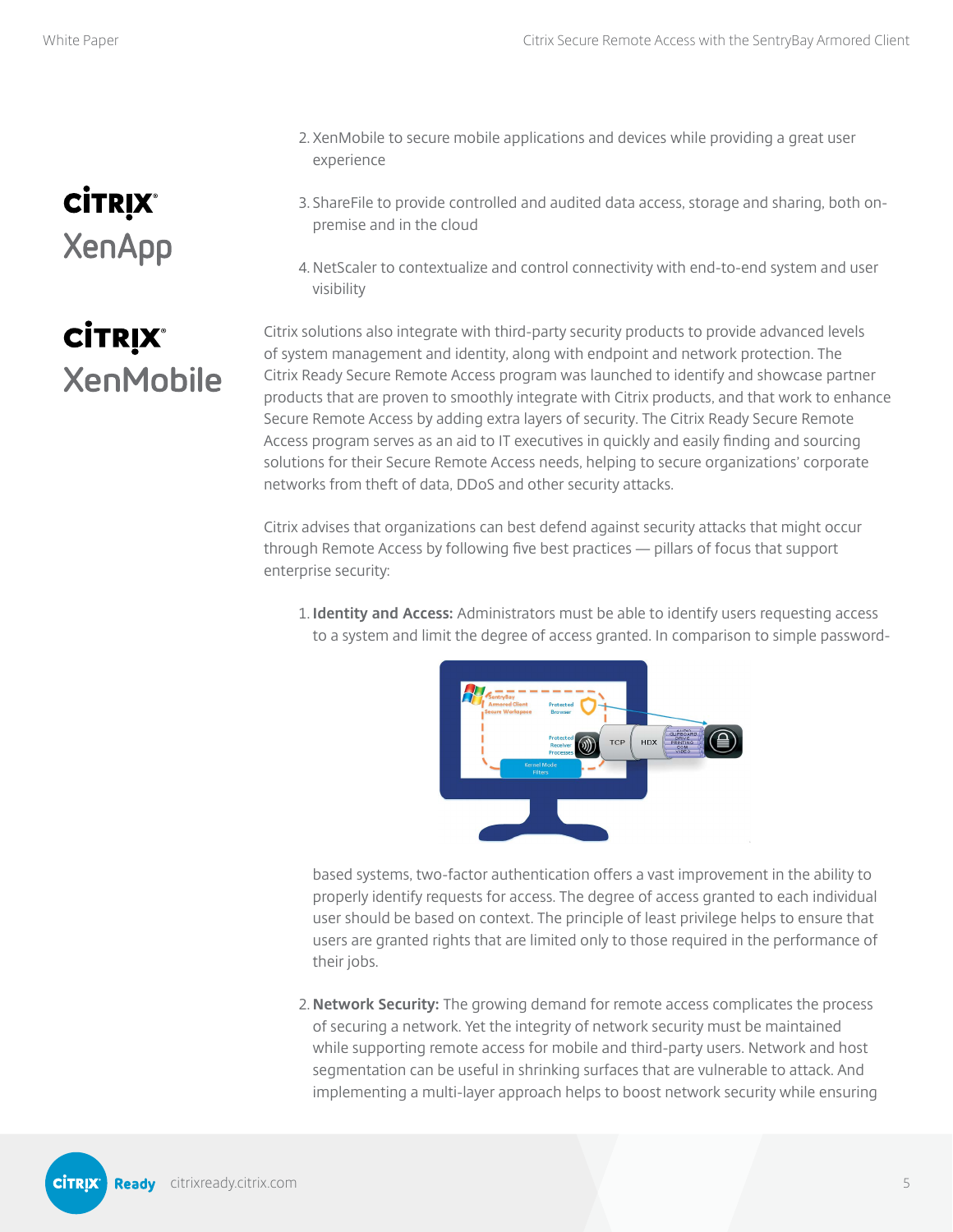availability.

- 3. **Application Security:** All types of applications are potential targets for hackers, but the veritable explosion of apps has created many additional points of vulnerability for most enterprises. Apps on mobile devices are particularly susceptible to exploitation. An important step in reducing risk is enacting centralization and the encrypted delivery of applications. Containerization for mobile apps and inspection of incoming data streams can help to reduce app-related security vulnerabilities.
- 4. **Data Security:** The security of enterprise data can be enhanced by the centralization and hosted delivery of data by enforcing secure file sharing (to reduce data loss) and by the containerization of data (both in-transit and at rest).
- 5. **Monitoring and Response:** Vigilance and fast action are required to successfully counter the attacks that most enterprises face on a daily basis. A rapid response to breaches is also critically important, given that even the most secure systems are not completely invulnerable to successful attacks. Rapid detection and response to successful attacks serve to minimize damage and help to limit susceptibility to imminent additional attacks. End-to-end visibility into application traffic supports faster identification of security breaches and system anomalies.

#### **The Benefits and Burdens of Remote Access**

Remote access has enabled an entirely new paradigm of workplace flexibility and productivity. The adoption of mobility enhancing tools such as tablets, smartphones and other devices has transformed many enterprise roles into an any place, any time proposition. Workers have benefited from schedules that offer more flexibility, helping to enhance both work- and homelife. Companies have benefited from the leaps of productivity that remote access enables.

But this ongoing paradigm shift has required that enterprises find ways to balance the protection of sensitive data with the impact of remote access upon user flexibility — the widespread use of virtual public networks (VPNs) over unsecured networks, for example.

While remote access does increase the burden of safeguarding enterprise systems and data, the benefits of remote access justifies the need for an increased focus upon security. The Citrix Ready Secure Remote Access program is designed to help enterprises conform to the five security pillars listed above while meeting the skyrocketing demand for more remote access capabilities.

#### **Armored Client for Citrix**

SentryBay's Armored Client for Citrix has been selected to participate in the Citrix Ready Secure Remote Access program. SentryBay's Armored Client solution has demonstrated the ability to consistently conform with and support the five security pillars of the Secure Remote Access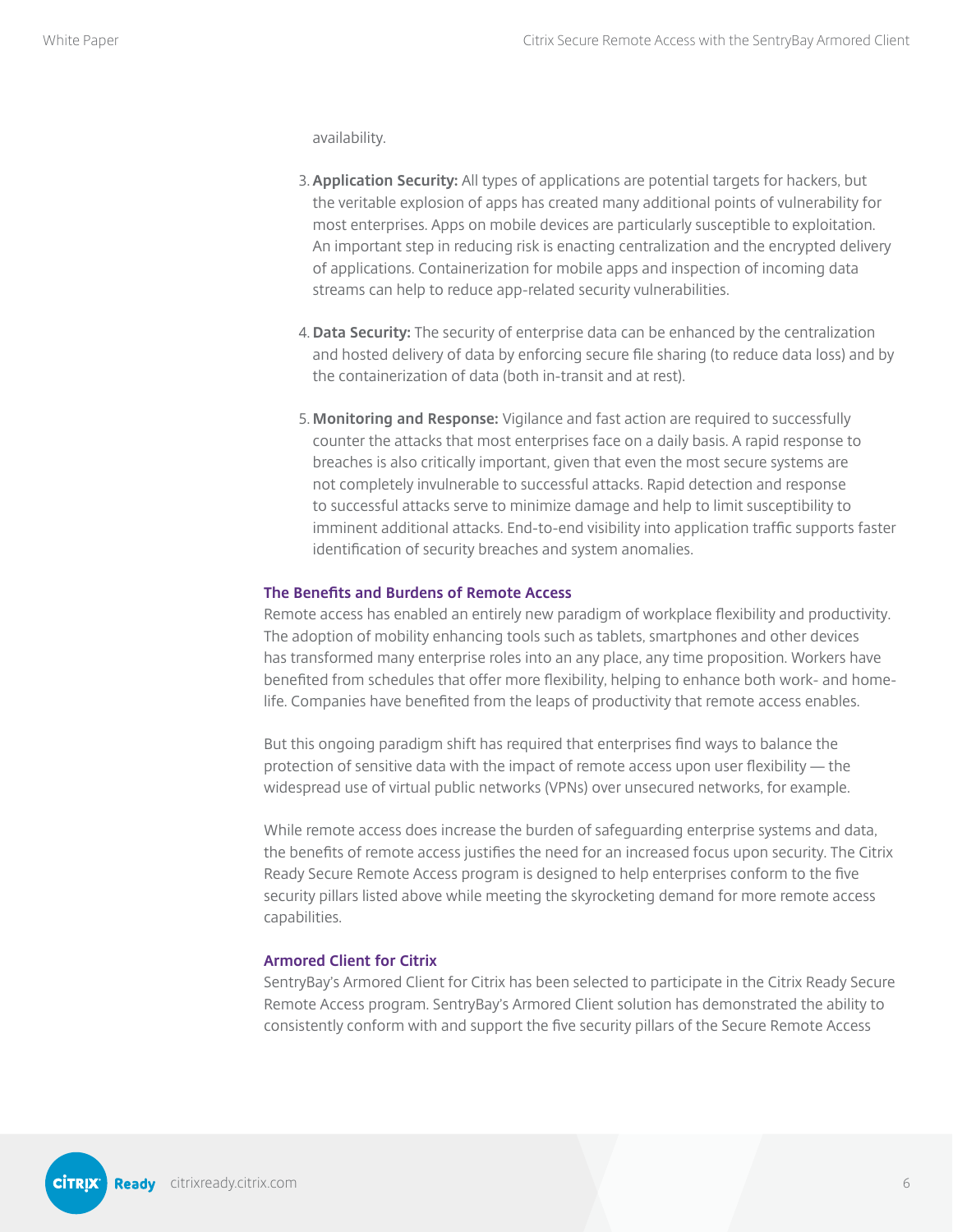| Citrix Receiver - ArmouredClient                          |                               |                       |                      |                          |                 |                    |                            | $ B$ $\times$ |
|-----------------------------------------------------------|-------------------------------|-----------------------|----------------------|--------------------------|-----------------|--------------------|----------------------------|---------------|
| $\times$<br>Citrix Receiver<br>÷                          |                               |                       |                      |                          |                 |                    |                            |               |
| $\blacklozenge$<br>$\circledcirc$ $\bullet$   https://ag. | ./Citrix/StoreWeb/            |                       |                      | Q Search<br>$\mathbf{G}$ |                 | ☆ 自 → 命 三          |                            |               |
| Citrix StoreFront                                         |                               | 口<br><b>FAVORITES</b> | ₽<br><b>DESKTOPS</b> | 88<br><b>APPS</b>        |                 |                    | Test3 $\blacktriangledown$ |               |
|                                                           |                               |                       |                      |                          |                 | Q Search Favorites |                            |               |
| <b>Details</b><br>ᆍ<br>2016_Desktop                       | WINTEST2                      | <b>Details</b>        | Notepad              | <b>Details</b>           | Mozilla Firefox | <b>Details</b>     |                            |               |
| <b>Details</b><br>Microsoft Azure services                | $\theta$<br>रम्<br>Calculator | <b>Details</b>        |                      |                          |                 |                    |                            |               |
|                                                           |                               |                       |                      |                          |                 |                    |                            |               |
| Return To Desktop<br>٠                                    |                               |                       |                      |                          |                 |                    |                            |               |

program.

Product Overview

The Armored Client for Citrix wraps the Citrix receiver in a virtual blanket of security, providing key endpoint and browser security for connections to XenDesktop and XenApp installations. The solution defends against existing security threats such as keylogging, screen capture/ session videoing, browser vulnerabilities, DNS poisoning and session hijacking.

Armored Client is extremely cost effective; it enables corporations to quickly and easily deploy corporate Citrix XenDesktop and XenApp applications to any managed and unmanaged PC without security concerns. The solution enhances security of the entire Citrix session from logon authentication to closing down.

Armored Client uses SentryBay's patented technology in providing a lightweight, secure environment that solves today's key security and compatibility issues. The solution boasts an established track record of withstanding the most penetrating scrutiny, particularly from the finance industry sector. This reassures regulatory compliance officers that non-managed PCs may be used to access Company resources remotely without fear of violating any industry governance criteria.

Key Features of Armored Client – and how they meet the key pillars of the Remote Access Program:

**• Identity and Access:** Armored Client strengthens and streamlines the critical process of identifying users, and grants appropriate levels of access based on the user, endpoint,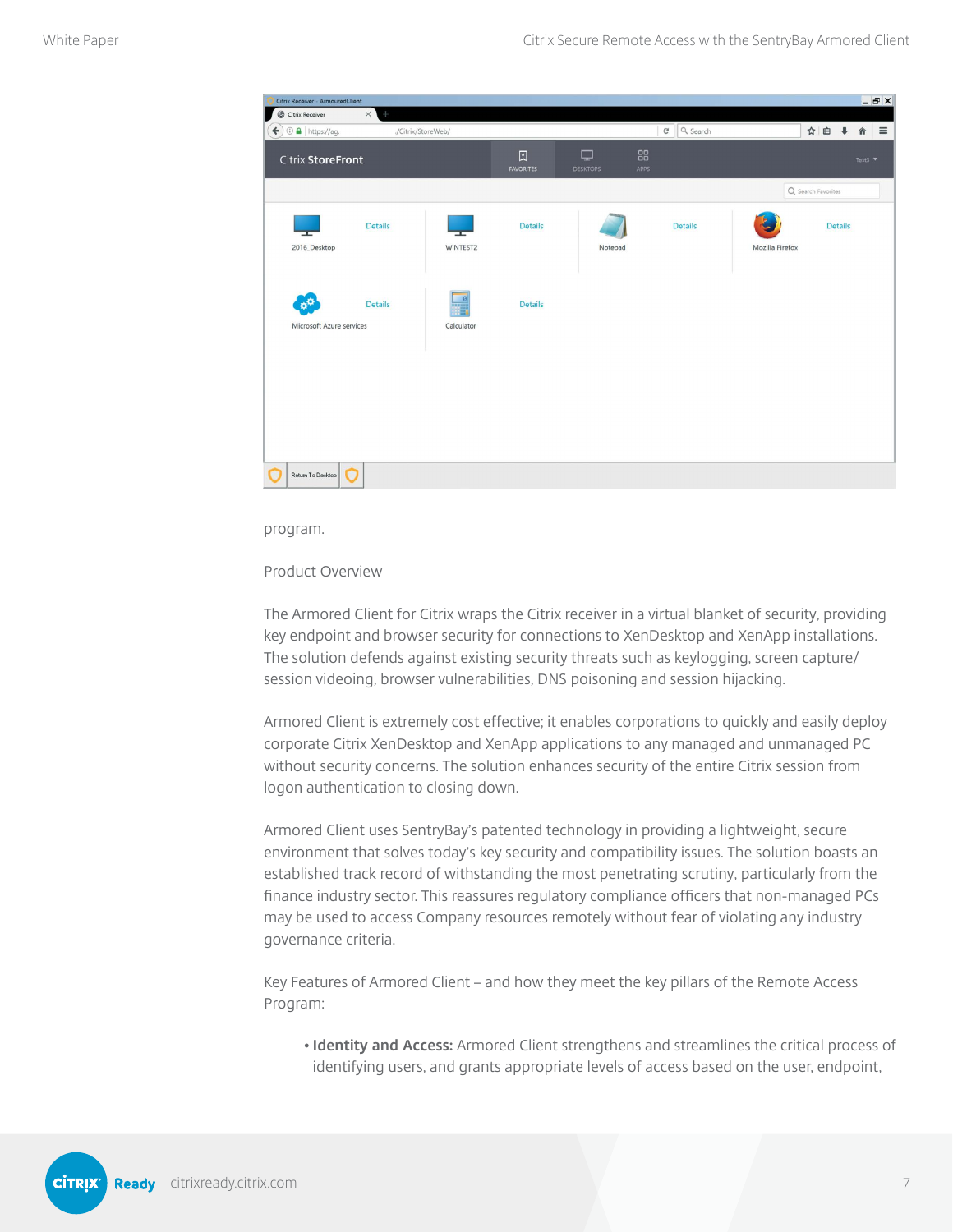network, and security profile for each access request — whether originating from within or outside the organization. In particular, Armored Client works with Citrix in four key ways to aid identification and access-granting processes:

- 1. The NetScaler Gateway can enforce the use of Armored Client. Access to resources can be denied or reduced.
- 2. The Armored Client's Browser cannot be exploited by common attack vectors, used on the endpoint for the NetScaler login process.
- 3. Armored Client audits customer portal endpoint each time it is started, providing an additional level of endpoint security.
- 4. Armored Client enables automated revocation of customer portal based upon designated parameters (such as users that abandon session).
- **• App Security:** Armored Client provides additional security to the endpoint to Citrix XenDesktop which allows centralized application, operating system patch management, and configuration management. It provides secure access to organizational resources — even from employee-owned devices — and protects against zero-day attacks.

The solution also provides and protects a compatible browser used for access, from common threats and zero-day attacks.

- **• Data Security:** SentryBay helps protect data that resides in the data center which is displayed on endpoint screens; screen-scrapers and key-loggers can grab that displayed data. Armored Client protects against both of these prevalent risks..
- **• Monitoring & Response:** User performance degradation can serve as a coalmine canary of sorts, providing an early indication of security compromises. Armored Client usage is audited and integrated to a SentryBay cloud customer portal. Armored Client also helps to better comply with regulations, reducing the scope and impact of audits while ensuring maximum uptime and performance.

Importantly, Armored Client for Citrix is based upon core SentryBay-patented technology. This proprietary technology has been closely scrutinized and found to meet the lofty security standards of the finance industry — hence the use of this technology in many financial institutions worldwide. The solution provides audit and reporting capabilities for remote workers' machines while also providing a level of protection that resolves the key security threats highlighted by auditors.

#### **Overview of SentryBay**

SentryBay is a real-time data security company developing technology for PCs, mobile, the cloud and the internet of things (IoT). The company provides protection from advanced threats at the key points where data is most vulnerable: at the point of data entry, during transmission, and during exposure to new phishing and malware attacks.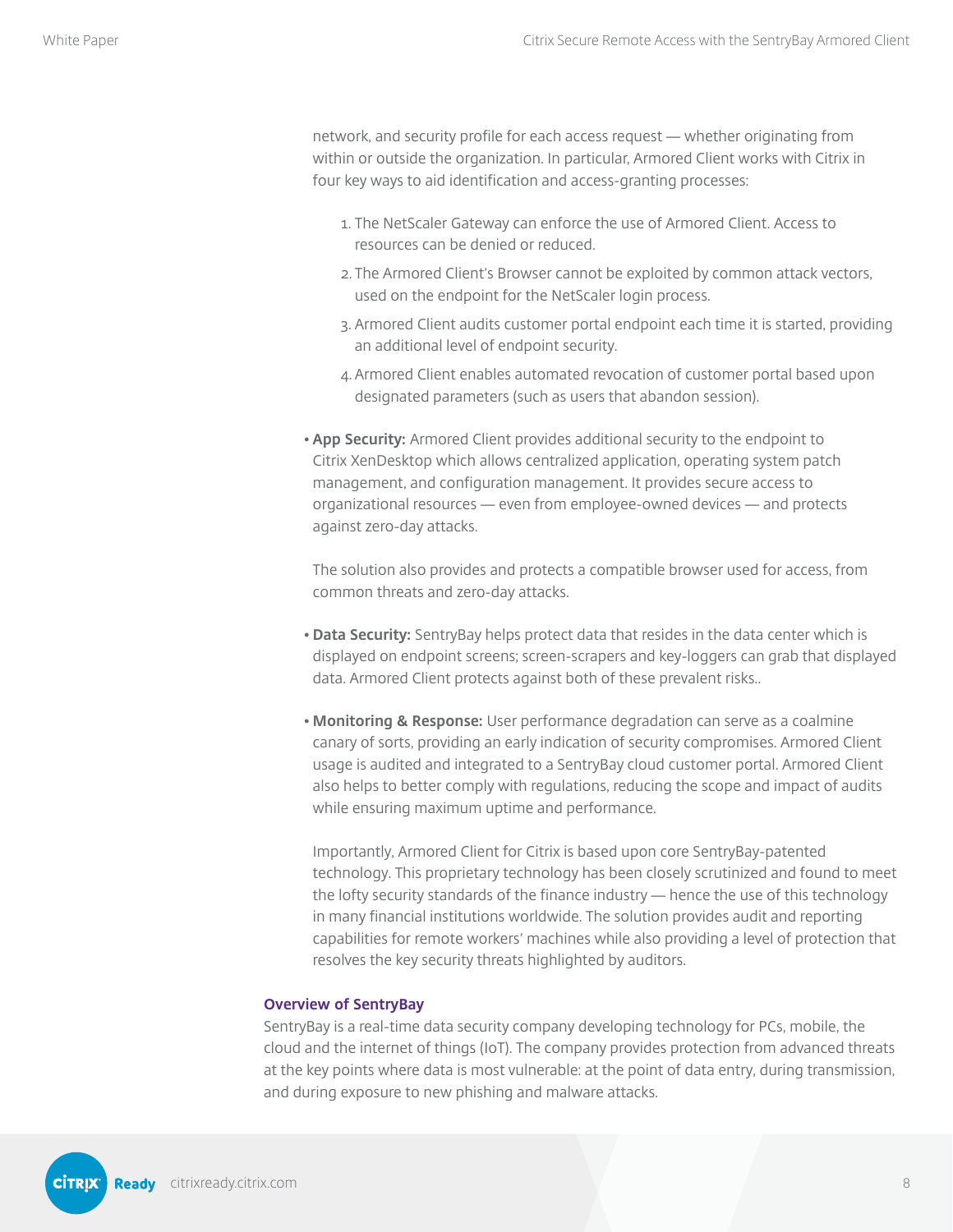

SentryBay's patented technologies have underpinned a cross-platform product range deployed by some of the largest global enterprises, encompassing more than 5 million customers serviced worldwide.

SentryBay offers additional layers of security with its proprietary anti-keylogging and antiphishing technology. Both technologies are patent protected, with anti-keylogging patents granted in 2012 and 2016, and the anti-phishing patent in 2014.

#### **Solution Detail: Armored Client for Citrix**

The Armored Client for Citrix is packaged as a complete security solution for remote access via non-managed PCs. The Armored Client solution contains:

- SentryBay core software
- A self-contained and hardened SentryBay Armored Browser (based on Firefox)
- The Citrix Receiver

Armored Client is deployed and maintained from SentryBay's cloud service, and can be managed using the Citrix NetScaler Gateway. Deployment is quick and easy. To deploy Armored Client, the user simply:

- Clicks a link on a web page hosted by the customer, which downloads the initial installer application (size: 349 kilobytes)
- Runs the Installer, which then downloads the SentryBay software package (size: approximately 300 megabytes) and performs the installation, including the Citrix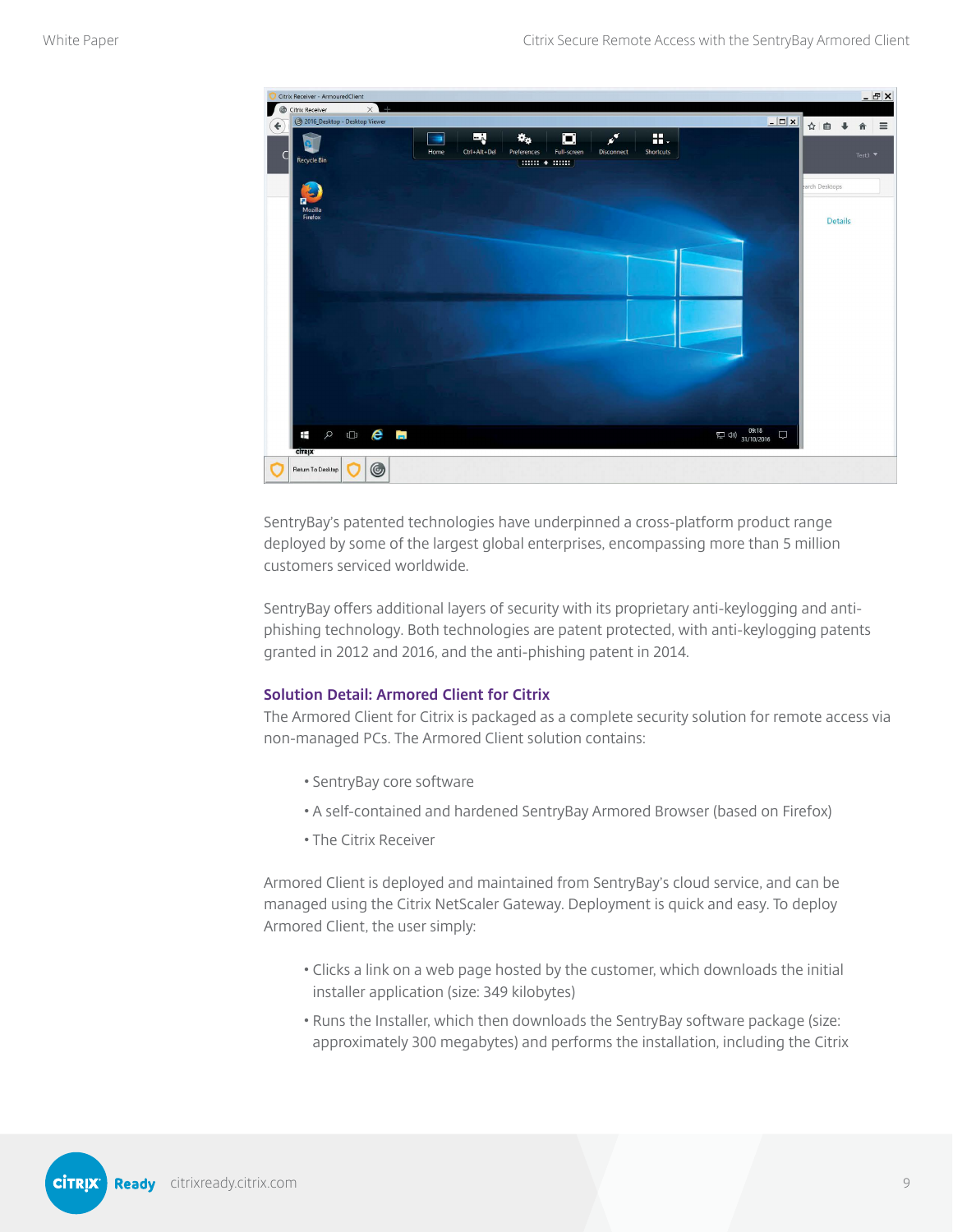Receiver

• Follows a simple three click installation process and restarts the PC. Armored Client is then ready for use

With a secure portal in place, the solution provides integrated client registration and management control. The solution also provides the comprehensive audit data that is crucial in helping organizations maintain and enhance their security posture. Once installed, Armored Client is maintained from SentryBay's cloud-based update service, which also assures that the Citrix Receiver is kept updated to the current version. Support effort is reduced for client compatibility issues such as multiple browsers, Citrix Receiver version and Smart Card configuration.

Armored Client provides an extra layer of security to Citrix Apps and Desktops, providing advanced protection against all common threats (including zero-day attacks) for the Citrix Receiver regardless of the endpoint security state.

Citrix provide secure access to the enterprise apps and data to employees and third parties to get work done, whether they're in the office, at home, or on the go. And offer people the choice to use any corporate or personal mobile device they choose.

SentryBay's Armored client for Citrix complements this by removing remote endpoint security risks, enabling enterprises to worry less about accessing Company resources remotely through unmanaged devices, and eliminating the need to issue expensive corporate laptops.

| 19b43697ecb4e12b06f2772ce1fec914 | steve.atkinson@phireserve.com | Microsoft<br>Windows<br>10<br>Enterprise | English -<br>United<br>Kingdom | 2016-09-<br>18<br>15:42:21 | 6.2.0.11151 | <b>Windows</b><br>Defender |      | <b>TRUE</b> | FALSE       | DESKTOP-<br>EV59OBD        | 172.16.125.130,<br>fe80::83b:6b71:abfe:3bd5 |
|----------------------------------|-------------------------------|------------------------------------------|--------------------------------|----------------------------|-------------|----------------------------|------|-------------|-------------|----------------------------|---------------------------------------------|
| 3f8b10b8a8c3cfddaea88b9e1bcfdbb5 | steve.atkinson@phireserve.com | Microsoft<br><b>Windows</b><br>10 Pro    | English -<br>United<br>Kingdom | 2016-09-<br>24<br>08:30:01 | 6.2.0.11153 | Norton<br>Security         | 22.8 | TRUE        | <b>TRUE</b> | DESKTOP-<br><b>IS2LKU4</b> | 192.168.0.18.<br>fe80::6ca7:f695:6e46:906a  |

#### **A Proven Partnership for Remote and Unmanaged Machines**

As the demand for remote access capabilities grows, many companies are scrambling to find a way to maintain or enhance security standards. They are also looking for a means to eliminate the costly practice of supplying each remote employee with a company-supplied machine. The teaming of Citrix and SentryBay provides a solution that fulfills both of those urgent needs.

SentryBay's selection to the Citrix Ready Secure Remote Access program provides enterprises with a proven, reliable, remote access security solution that extends the full range of Citrix benefits to remote users. Armored Client eliminates the security concerns of using unmanaged machines for enterprise operations, helping companies to strengthen security while simultaneously cutting operational costs.

For more information about SentryBay, please visit: <http://www.sentrybay.com/>

For more information about Citrix NetScaler, please visit: [https://www.citrix.com/products/netscaler-adc/](http://www.sentrybay.com/)